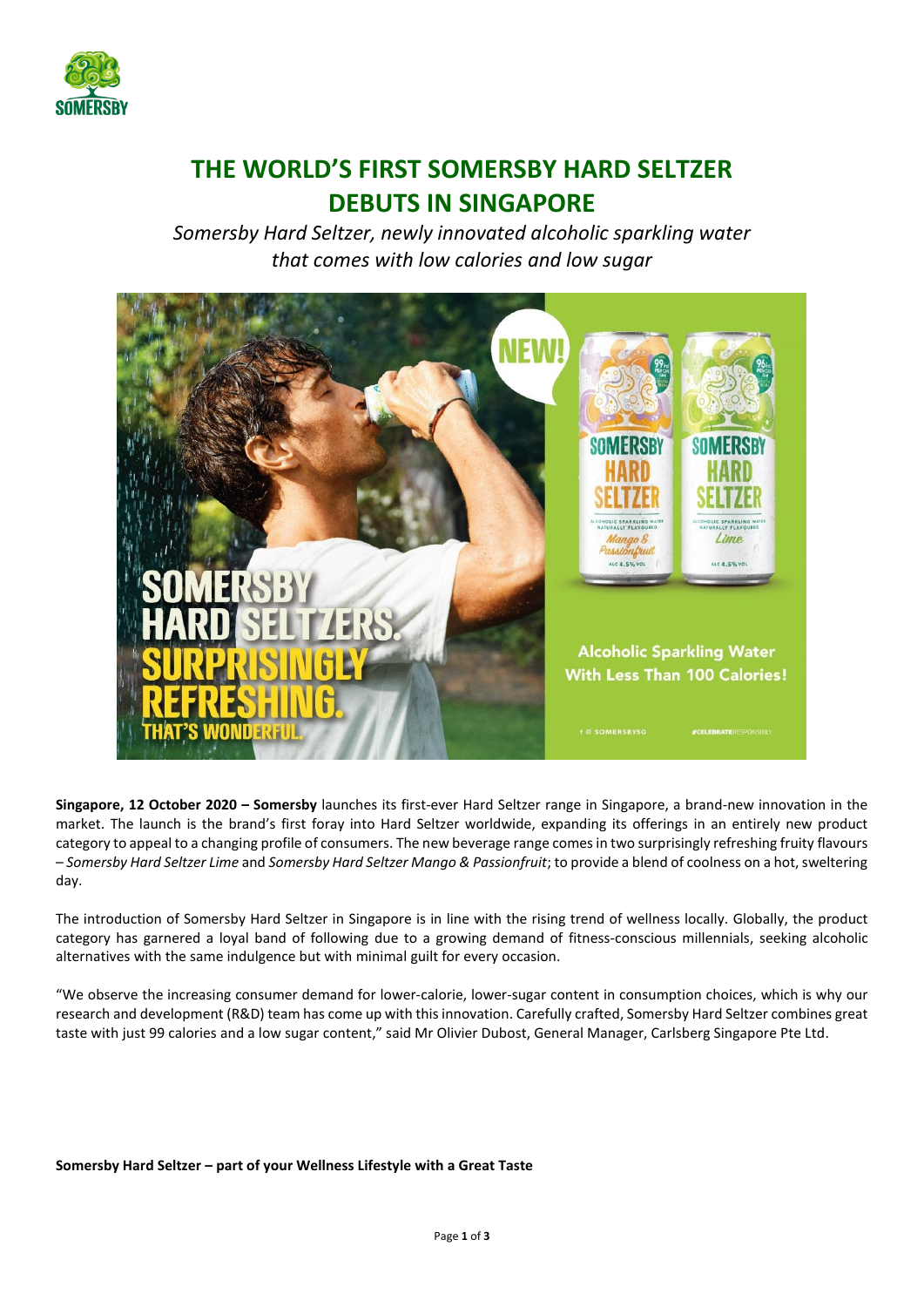Somersby Hard Seltzer is an alcoholic sparkling water that contains 4.5 per cent alcohol by volume (ABV) content. Brewed to perfection, the refreshing drink blends the gentle bubbles of sparkling water, brewed alcohol and natural fruit flavours for a wellbalanced taste and delicate mouthfeel. Each 330ml can contains not more than 99 calories and only two grams of carbohydrates, resulting in no heavy aftertaste, making it easier to drink for a longer period of time compared to usual alcoholic beverages. Somersby Hard Seltzer is best served chilled without ice and enjoyed anytime of the day – whether at gatherings at the beach, over a barbeque or at mealtimes with friends and loved ones. Providing a blend of coolness, it is perfect consumed on its own or paired best with savoury food.



The Somersby Hard Seltzer range - Somersby Hard Seltzer Lime and Somersby Hard Seltzer Mango & Passionfruit, is now retailing at \$11.90 (3 x 330ml pack) at all major supermarkets, hypermarkets, convenience stores, petrol marts and online at your preferred e-commerce platforms. A full list of retailers may be found in the appendix.

Visit Somersby Singapore's Facebook page to learn more about the newest member of the Somersby family on [www.facebook.com/SomersbySG](http://www.facebook.com/SomersbySG)

For high res images, please refer to this link (image credit to Somersby)[: http://bit.ly/SomersbyHardSeltzerImages](http://bit.ly/SomersbyHardSeltzerImages)

[End]

## **For further enquiries, please contact:**

Xueli Lai **Pamela Ng Venus Chew** Associate Golin **Stockists**

Manager Golin +65 6551 6442 +65 6880 5952 +65 6730 8325

Manager, Brand Marketing Carlsberg Singapore XLai@golin.com PNg@golin.com venus.xr.chew@carlsberg.asia

Somersby Hard Seltzer Lime and Somersby Hard Seltzer Mango & Passionfruit can now be purchased at the following: